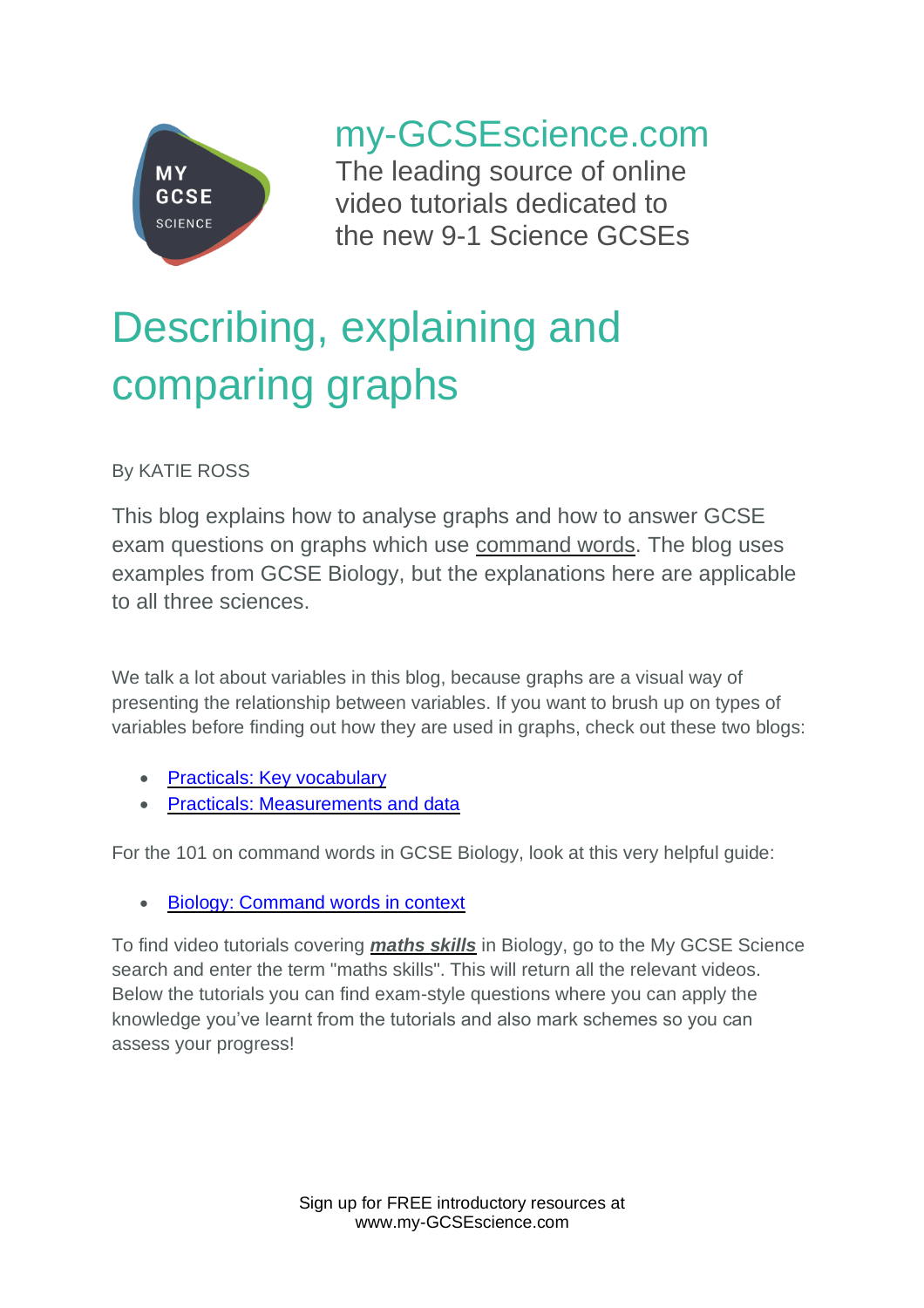## How to 'describe' graphs

When asked to *describe* patterns in graphs, you 'say what you see'. To describe the graph in **Figure 1**, for example, you could say: "The rate of photosynthesis increases as temperature increases until a set temperature where the rate then falls back to zero." If you can see numbers on the graph's scales, you should also quote some values to validate your descriptions.



# How to 'explain' graphs

When asked to *explain* graphs, you give reasons for each trend in the bars or lines on the graph. Aim to use the word "*because*".

In **Figure 1**, the rate of photosynthesis increases when temperature increases *because* temperature increases the kinetic energy store of the enzyme and substrate molecules used in photosynthesis. There are more effective collisions and more product is formed, until a set temperature *because* this is the optimum temperature for these enzymes. However, the rate of photosynthesis falls after this point *because* the enzymes have become denatured.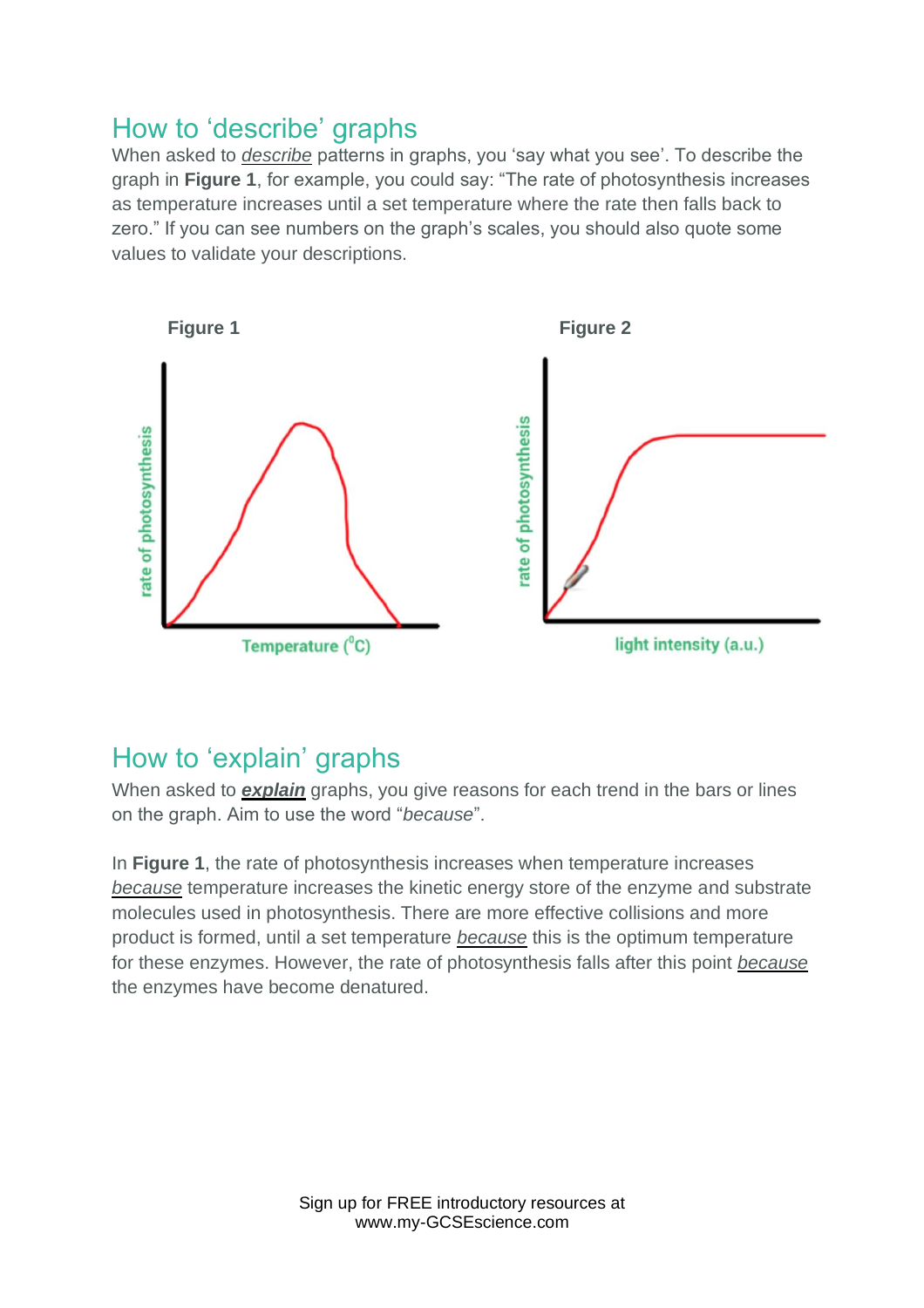# How to 'compare' graphs

In questions where you are asked to *compare*, you need to comment on both the similarities and differences.

For example, to compare the graph in **Figure 1** with the graph in **Figure 2** you would say that as both independent variables increase so does the rate of photosynthesis. You could add that both independent variables are referred to as 'limiting factors' at this stage.

Now the similarities are covered, you then need to focus on the differences. When pointing out differences, it's helpful to use the words '*however'*, '*while'* or '*instead of'*.

When comparing **Figure 1** with **Figure 2** you could say: "In **Figure 2**, as the light intensity continues beyond a certain point, the rate of photosynthesis stays constant (because either carbon dioxide or temperature is now a limiting factor). *However*, in **Figure 1**, after a certain temperature the rate of photosynthesis *falls* rather than stays constant as temperature is still a limiting factor but is now having a *negative* influence on the reaction.

If values are given in an exam question, then try to use these values in the comparisons you make.

### Correlation and causation

A line graph can reveal a *correlation* between two variables, but it cannot distinguish between *causation* and *coincidence*. Causation can only be verified if all other variables have been effectively *controlled* and there is evidence of a scientific reason for the causation.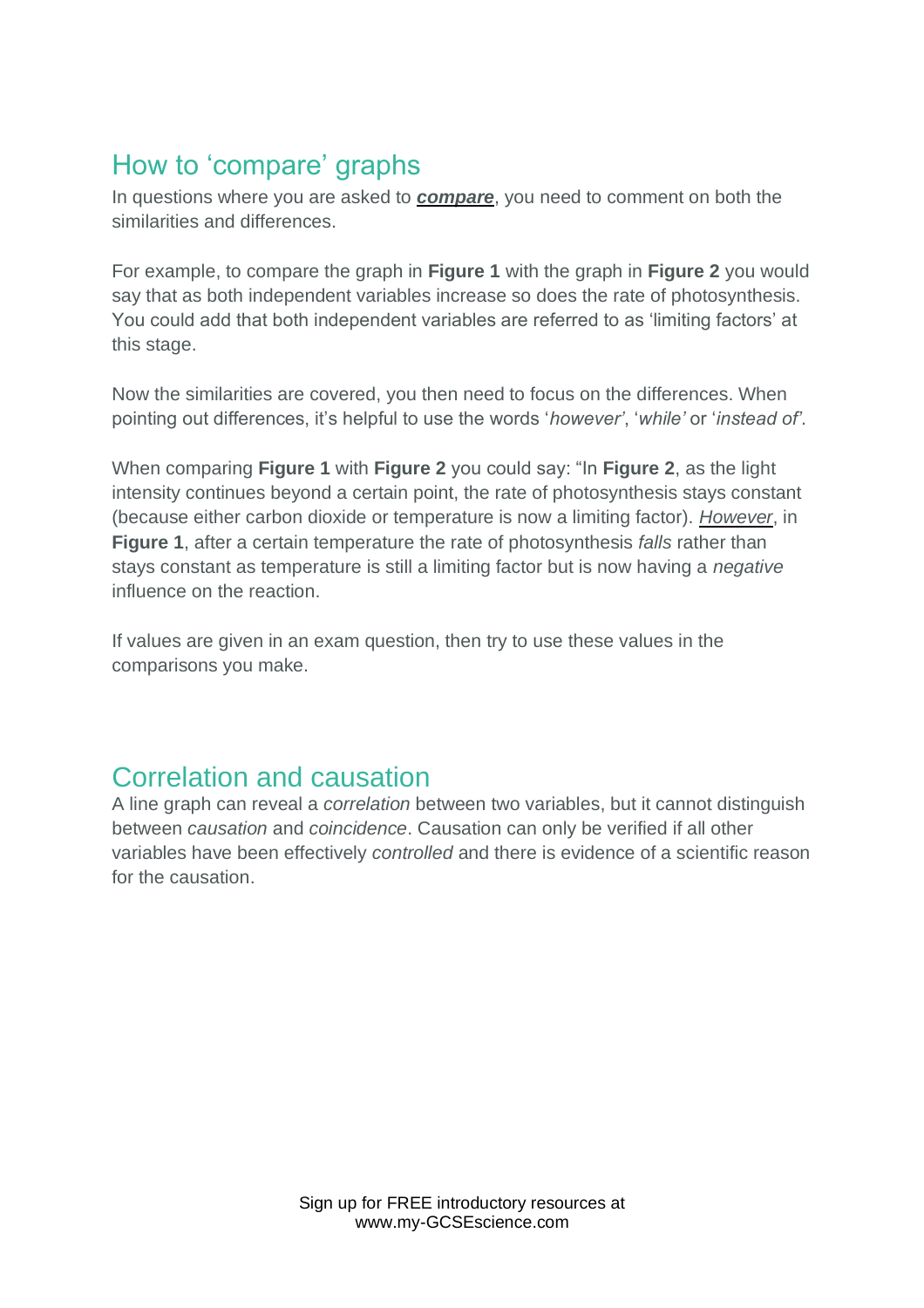# Lines of best fit

A **line of best fit** helps to illustrate relationships between two variables that are *continuous*.

A straight line of best fit shows us that the relationship between two variables is *linear*. The relationship between the variables is *proportional* if the straight line of best fit goes through the origin – the point  $(0, 0)$  – and also has a positive gradient, which means it slopes upwards to the right.

Many relationships are *directly proportional*. This means that, when one variable changes, the other changes by the same proportion. For example, if one variable doubles, the other variable doubles as well.

If there is a *positive correlation* between two variables, this means that as one variable increases, the other does as well. A *negative correlation* tells us that, as one variable increases, the other decreases. In the exam, if more than one mark is offered in a question, using these mathematical terms correctly can gain you extra marks.

Lines of best fit are also useful in identifying *anomalous* results and *outliers* which will not lie on the line of best fit. Lines of best fit can also be *extrapolated* (extended). This allows us to use a graph to predict values which lie outside the range of the available data.

The line of best fit could also be a *curve*. A curve is common in rates of reaction graphs. A straight line would indicate a *constant* rate of reaction, while a curve indicates a *change* in the rate (or speed) of a reaction over time. If a straight line or curve flattens into a horizontal line, that indicates *no further change* in the rate of the reaction from a certain level.

Lines of best fit are also useful in identifying *anomalous* results or *outliers*, which will not lie on the line of best fit. Lines of best fit can also be used to *extrapolate* (predict future values).